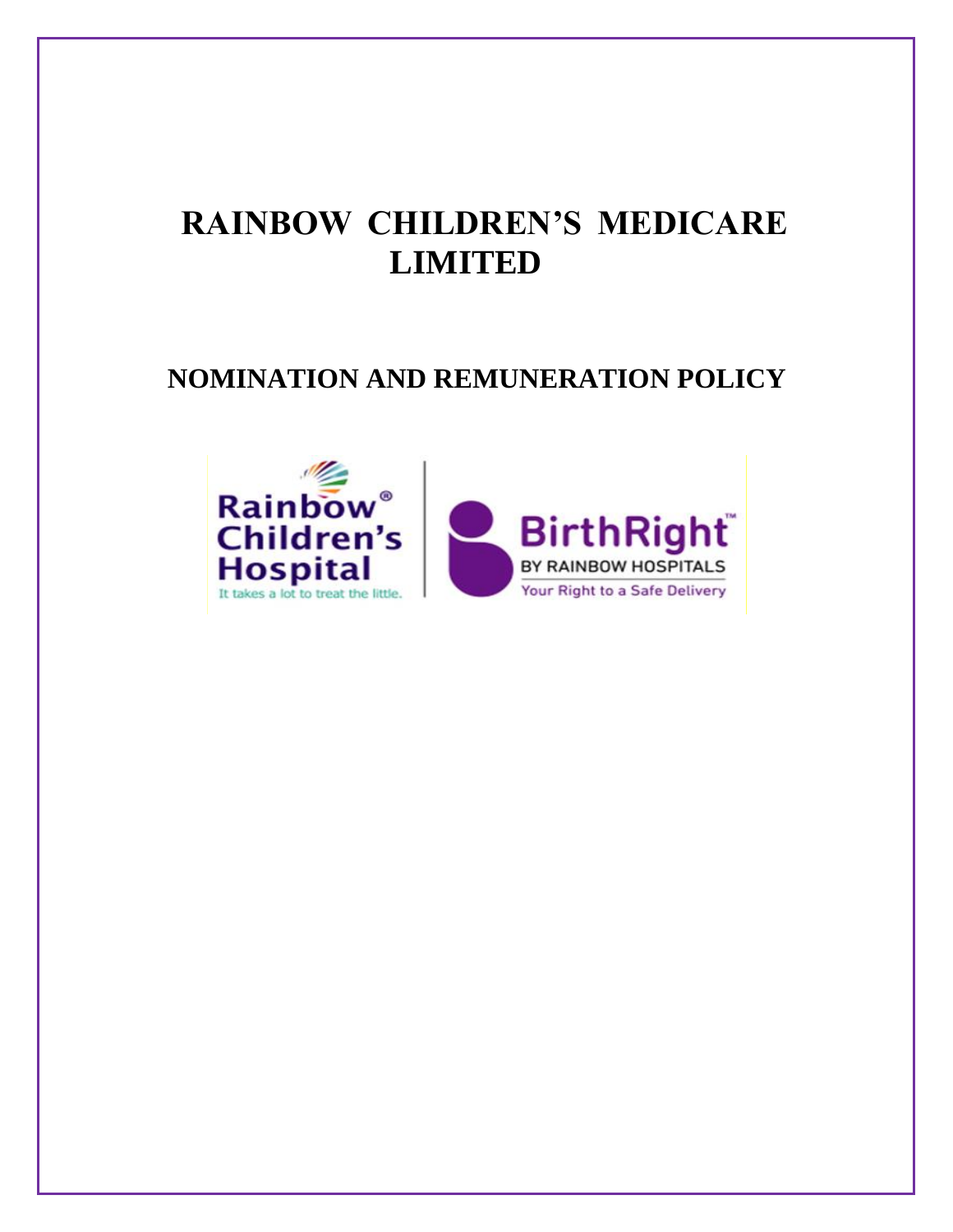

#### **1. Introduction**

The Nomination & Remuneration Policy ("**Policy**") of Rainbow Children's Medicare Limited ("**RCML**" or "**Company**") is formulated under the requirements of applicable laws, including the Companies Act, 2013 and the SEBI (Listing Obligations and Disclosure Requirements) Regulations, 2015 as amended ("**Listing Regulations**").

The Policy is intended to set out criteria to pay equitable remuneration to the Directors, Key Managerial Personnel (KMP), senior management (as defined below) and other employees of the Company and to harmonise the aspirations of human resources with the goals of the Company.

# **2. Objective and Purpose**

The objectives and purpose of this Policy are:

To formulate the criteria for determining qualifications, competencies, positive attributes and independence for appointment of a director (executive/non-executive/independent) of the Company ("**Director**"); and

To recommend policy relating to the remuneration of the Directors, KMP and Senior Management/Other Employees to the Board of Directors of the Company ("**Board**").

This includes reviewing and approving corporate goals and objectives relevant to the compensation of the executive Directors, evaluating their performance in light of those goals and objectives and either as a committee or together with the other independent Directors (as directed by the Board), determine and approve executive Directors' compensation based on this evaluation; making recommendations to the Board with respect to KMP and Senior Management compensation and recommending incentive-compensation and equity-based plans that are subject to approval of the Board.

# **3. Constitution of the Nomination and Remuneration Committee**

The Board has constituted the "Nomination and Remuneration Committee" on October 22, 2021. This is in line with the requirements under the Companies Act, 2013 ("**Act**") and Securities and Exchange Board of India (Listing Obligations and Disclosure Requirements) Regulations, 2015, as amended from time to time. This Policy and the Nomination and Remuneration Committee Charter are integral to the functioning of the Nomination and Remuneration Committee and are to be read together.

The Board has authority to reconstitute this Committee from time to time. Membership of the Committee shall be disclosed in the Annual Report. The terms of the Committee shall be continuing unless terminated by the Board of Directors.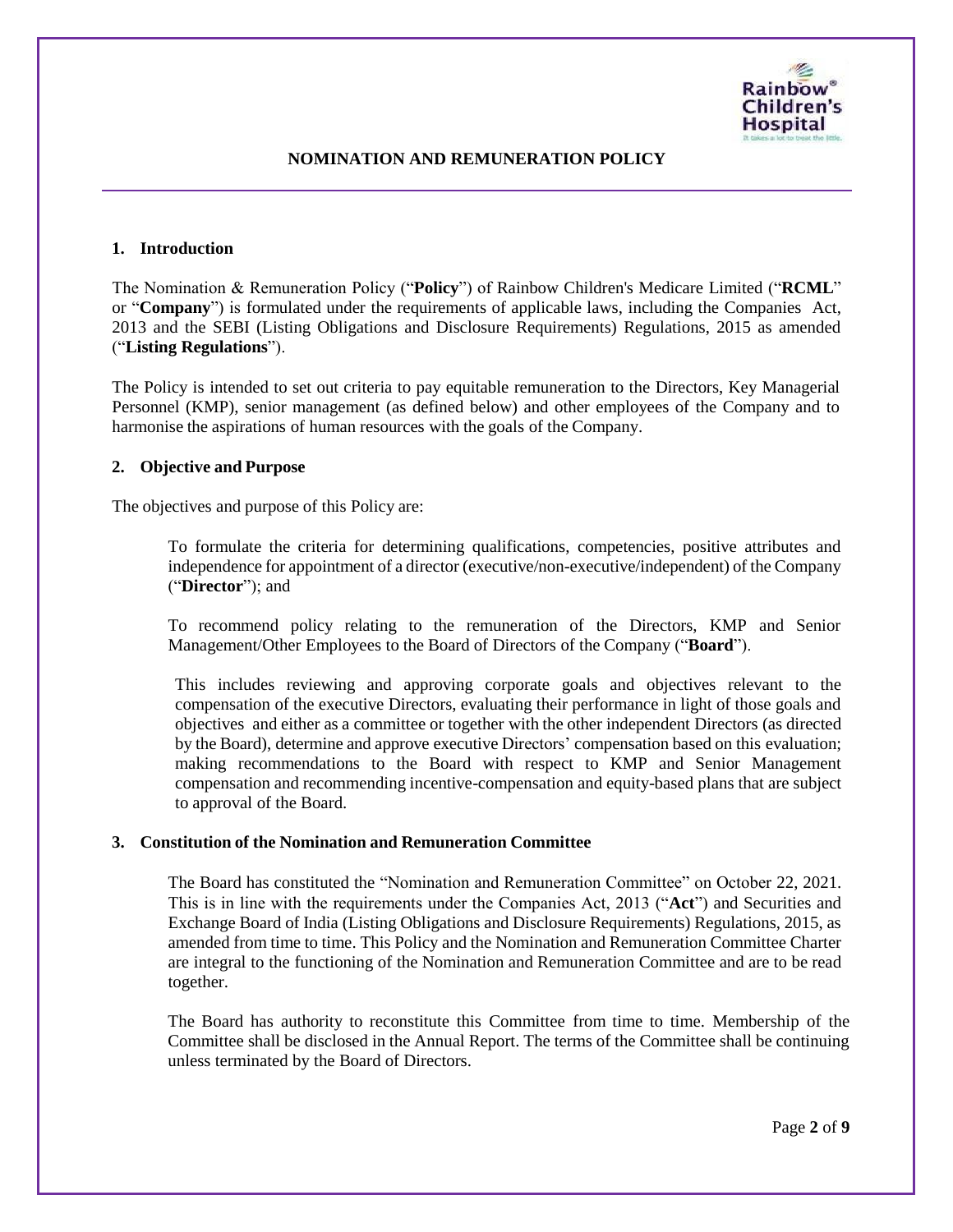

# **4. Definitions**

- a. **'Board'** means Board of Directors of the Company.
- b. **'Directors'** means directors of the Company.
- c. **'Committee'** means Nomination and Remuneration Committee of the Company as constituted or reconstituted by the Board, in accordance with the Act and applicable Listing Regulations.
- d. **'Company'** means Rainbow Children's Medicare Limited.
- e. **'Independent Director'** means a Director referred to in Section 149(6) of theCompanies Act, 2013 and rules.
- f. **'Key Managerial Personnel (KMP)'** means
	- i) the Managing Director or Chief Executive Officer or manager
	- ii) Whole-time Director
	- iii) the Company Secretary;
	- iv) the Chief Financial Officer; and
	- v) Any other person as defined under the Companies Act, 2013 from time to time
- g. **Senior Management Personnel** shall mean officers/personnel of the Company who are members of its core management team excluding Board of Directors and normally this shall comprise of all members of management one level below the executive Directors, including all functional heads.

Unless the context otherwise requires, words and expressions used in this Policy and not defined herein but defined in the Companies Act, 2013 and Listing Regulations as may be amended from time to time shall have the meaning respectively assigned to them therein.

#### *5. General*

This Policy is divided in three parts: -

Part – A covers the matters to be dealt with and recommended by the Committee to the Board;

Part – B covers the appointment and removal of Directors, KMP and Senior Management; and

Part – C covers remuneration for Directors, KMP and Senior Management

#### *Part – A*

# **Matters to be dealt with, perused and recommended to the Board by the Nomination and Remuneration Committee**

The following matters shall be dealt with by the Committee: -

(a) Size and composition of the Board:

Periodically reviewing the size and composition of the Board to have an appropriate mix of executive and independent Directors to maintain its independence and separate its functions of governance and management and to ensure that it is structured to make appropriate decisions, with a variety of perspectives and skills, in the best interests of the Company;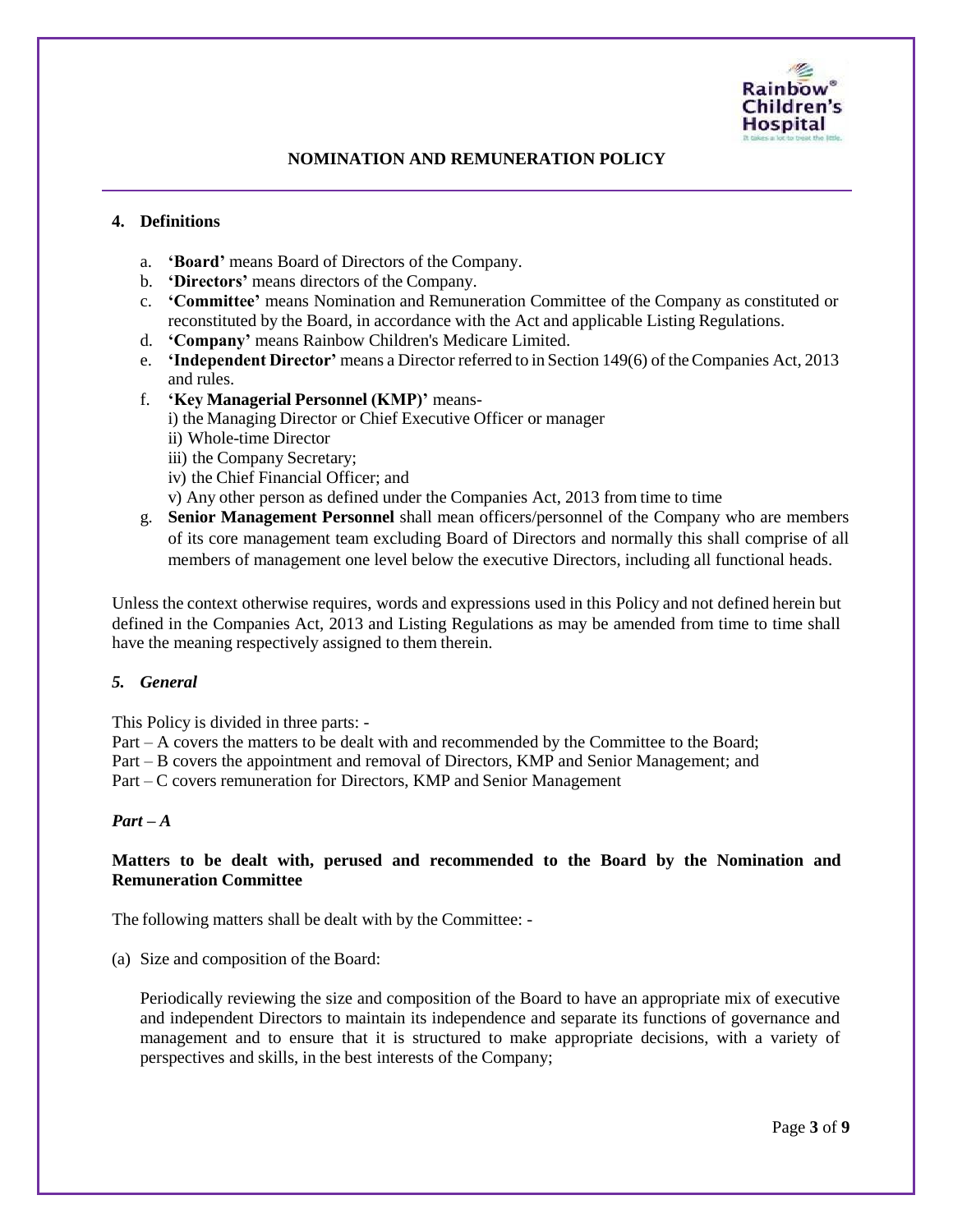

(b) Directors:

Formulate the criteria determining qualifications, positive attributes and independence of a Director and recommend candidates to the Board when circumstances warrant the appointment of a new Director, having regard to qualifications, integrity, expertise and experience for the position.

(c) Succession plans:

Establishing and reviewing Board, KMP and Senior Management succession plans in order to ensure and maintain an appropriate balance of skills, experience and expertise on the Board and Senior Management.

(d) Evaluation of performance:

- (i) Make recommendations to the Board on appropriate performance criteria for the Directors.
- (ii) Formulate the criteria and framework for evaluation of performance of every Director on the Board of the Company or engage with a third-party facilitator in doing so.
- (iii) Identify ongoing training and education programs for the Board to ensure that Non-Executive Directors are provided with adequate information regarding the business, the industry and their legal responsibilities and duties.
- (e) Board diversity:

The Committee is to assist the Board in ensuring the Board nomination process is in line with the diversity policy of the Board relating to gender, thought, experience, knowledge and perspectives.

(f) Remuneration framework and policies:

The Committee is responsible for reviewing and making recommendations to the Board on:

- a. Remuneration of executive Directors to be presented for shareholders' approval including severance, if any.
- b. Individual and total remuneration of non-executive Directors and the chairperson (if nonexecutive), including any additional fees payable for membership of Board committees;
- c. the remuneration and remuneration policies for KMP and Senior Management including base pay, incentive payments, equity awards, retirement rights, severance pay if any and service contracts having regard to the need to:
	- (i) attract and motivate talent to pursue the Company's long-term growth;
	- (ii) demonstrate a clear relationship between executive compensation and performance;

(iii) be reasonable and fair, having regard to best governance practices and legal requirements and (iv) balance between fixed and incentive pay reflecting short and long-term performance objectives as appropriate for the Company and its goals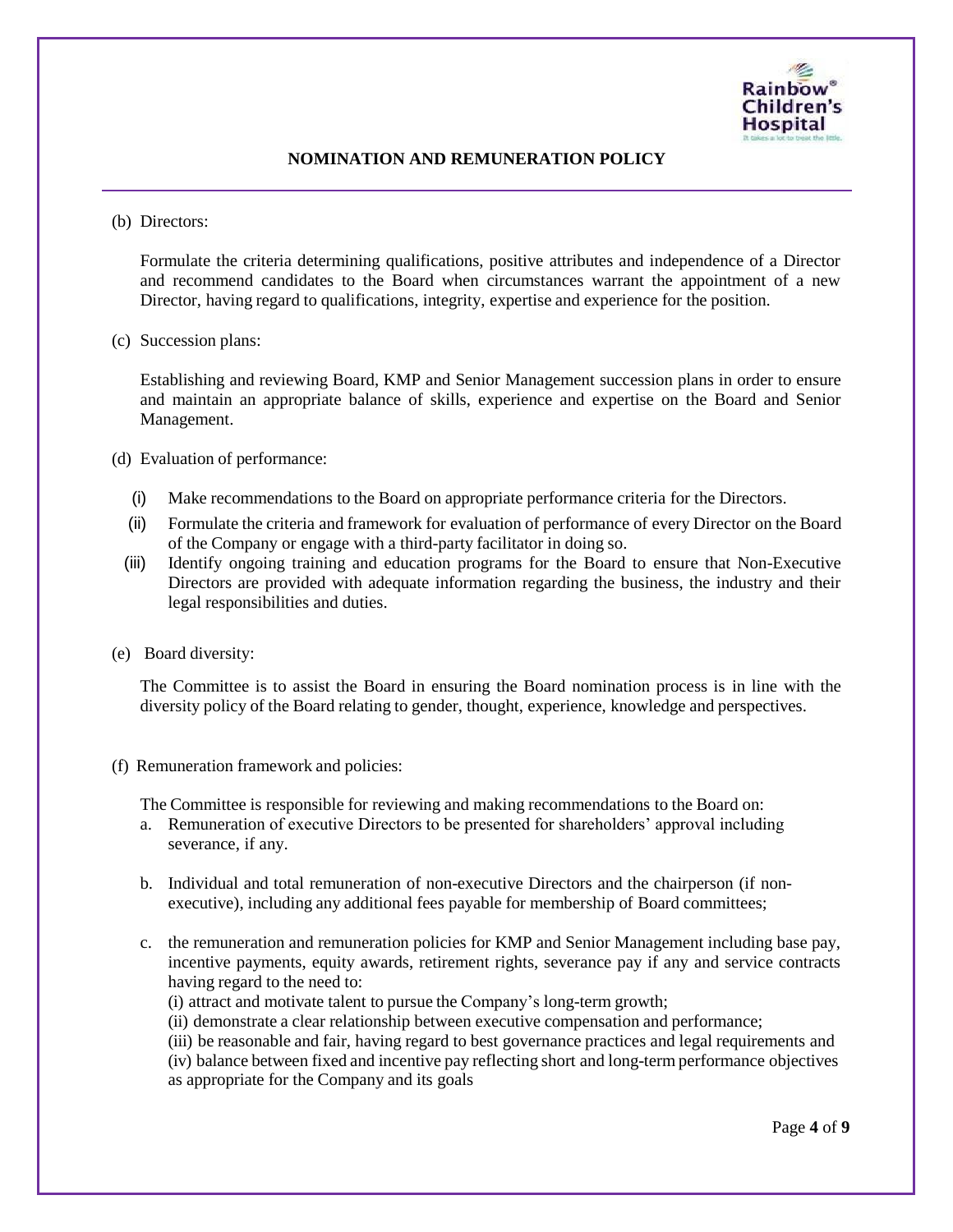

d. the Company's incentive compensation and equity- based plans including a consideration of performance thresholds and regulatory and market requirements.

# **PART – B**

#### **Policy for appointment and removal of Directors, KMP and Senior Management**

# *(a) Appointment criteria and qualifications*

- 1. The Committee shall ascertain the integrity, qualification, expertise and experience of the person identified for appointment as Director, KMP or Senior Management and recommend to the Board his/her appointment. The Committee has discretion to decide whether qualification, expertise and experience possessed by a person is sufficient / satisfactory for the position.
- 2. A person to be appointed as Director, KMP or Senior Management should possess adequate qualification, expertise and experience for the position he / she is considered for.
- 3. A person, to be appointed as Director, should possess impeccable reputation for integrity, deep expertise and insights in sectors / areas relevant to the Company, ability to contribute to the Company's growth and complementary skills in relation to the other Board members.
- 4. The Company shall not appoint or continue the employment of any person as Managing Director / executive Director who has attained the age of seventy years and shall not appoint Independent Director who has attained the age of seventy years. Provided that the term of the person holding this position may be extended at the discretion of the committee beyond the age of seventy years with the approval of shareholders by passing a special resolution based on the explanatory statement annexed to the notice for such motion indicating the justification for extension of appointment beyond seventy years as the case may be.
- 5. A whole-time KMP of the Company shall not hold office in more than one company except in its subsidiary company at the same time. However, a whole-time KMP can be appointed as a Director in any company, with the permission of the Board of Directors of the Company.

# *(b) Term / Tenure*

1. Managing Director / Whole-time Director:

The Company shall appoint or re-appoint any person as its Managing Director or Whole-time Director for a term not exceeding five years at a time. No re-appointment shall be made earlierthan one year before the expiry of term.

2. Independent Director: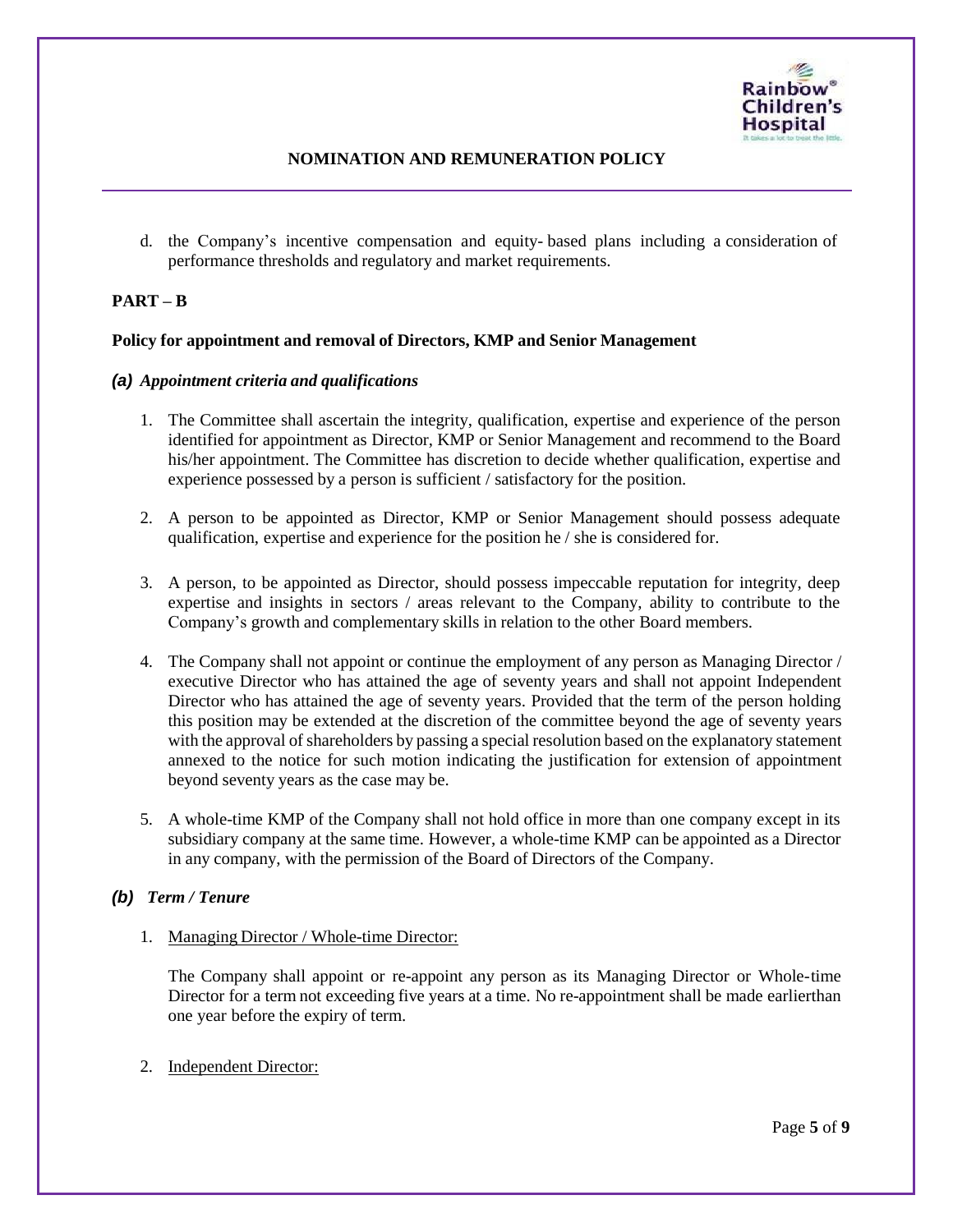

An Independent Director shall hold office for a term up to five consecutive years on the Board of the Company and will be eligible for re-appointment on passing of a special resolution by the Company and disclosure of such appointment in the Board's report.

No Independent Director shall hold office for more than two consecutive terms, but such Independent Director shall be eligible for appointment after expiry of three years of ceasing to become an Independent Director. Provided that an Independent Director shall not, during the said period of three years, be appointed in or be associated with the Company in any other capacity, either directly or indirectly. At the time of appointment of Independent Director, it should be ensured that number of Boards on which such Independent Director serves, is restricted to applicable regulations in force.

# *(c) Removal:*

Due to reasons for any disqualification mentioned in the Companies Act, 2013, rules made there under or under any other applicable Act, rules and regulations, the Committee may recommend, to the Board with reasons recorded in writing, removal of a Director, KMP or Senior Management subject to the provisions and compliance of the said Act, rules and regulations.

#### *(d) Retirement:*

The Directors, KMP and Senior Management shall retire as per the applicable provisions of the Companies Act, 2013 and the prevailing policy of the Company. The Board will have the discretion to retain the Directors, KMP and Senior Management in the same position / remuneration or otherwise, even after attaining the retirement age, for the benefit of the Company.

# **PART – C**

# **Policy relating to the remuneration for Directors, KMP and Senior Management/Other Employees**

#### *(a) General*

- 1. The remuneration / compensation / commission etc. to be paid to Directors will be determined by the Committee and recommended to the Board for approval.
- 2. The remuneration and commission to be paid to the Managing Director/Whole-time Director shall be in accordance with the provisions of the Companies Act, 2013, and the rules made thereunder.
- 3. Increments to the existing remuneration / compensation structure may be recommended by the Committee to the Board which should be within the limits approved by the Shareholders in the case of Managing Director/ Whole-time Director.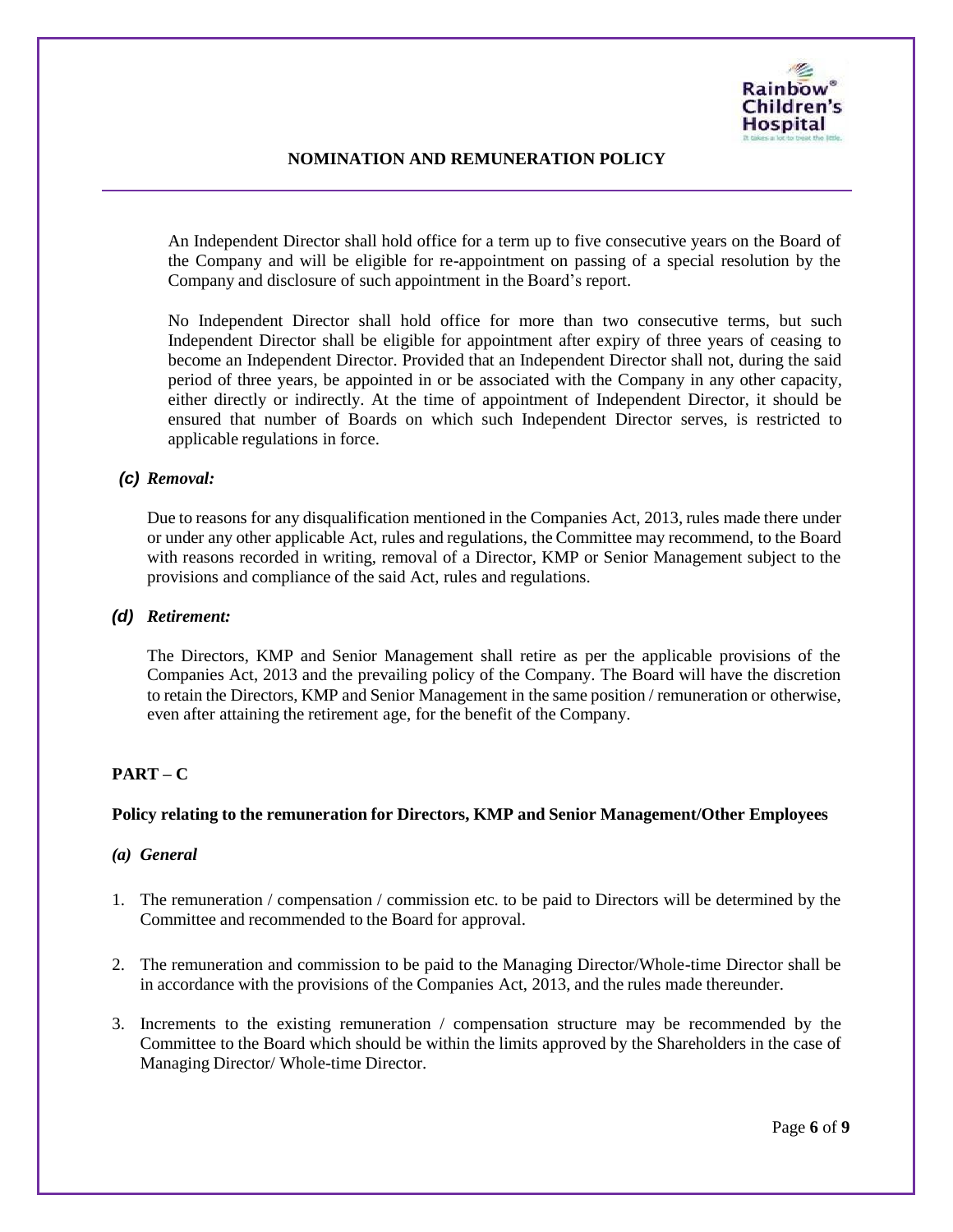

4. Where any insurance is taken by the Company on behalf of its Directors, KMP and Senior Management for indemnifying them against any liability, the premium paid on such insurance shall not be treated as part of the remuneration payable to any such personnel. Provided that if such person is proved to be guilty, the premium paid on such insurance shall be treated as part of the remuneration.

# *(b) Remuneration to KMP and Senior Management*

The pay program for KMP and Senior Management has been designed around three primary pay components: Base/Fixed Pay and Performance Bonus and Stock Incentives. These three components together constitute the "Total Rewards" of the KMP and Senior Management.

- 1. **Base/ Fixed pay:** It is guaranteed pay and paid periodically, usually monthly or bi-monthly or as per payroll policy by country.
- 2. **Performance Bonus:** Cash bonus, payable on the achievement of objective and quantifiable key performance indicators (KPI) as established by the Committee.
- 3. **Stock Incentives:** Stock or Equity based incentives can be either time based or performance-based equity grants. Time based stock incentives, in the form of Restricted Stock Units (RSUs) or/and stock options, are vested based on continuation of service. Performance based stock incentives, in the form of Stock Options and/or RSUs, vest upon the achievement of certain performance parameters. The stock incentives are governed by the Company's Stock Plans as approved by the shareholders or any other plans as may be amended.

The total rewards for KMP and Senior Management is designed to ensure their continued alignment with organizational goals. The Committee aims to ensure that KMP and Senior Management pay is reflective of market pay, consisting of a mix of base/ fixed pay performance bonus and stock incentives. The emphasis on stock incentives ensures alignment with shareholders' interests, through a continued focus on the Company's sustainable, long term performance.

#### *(c) Remuneration to other employees*

The compensation for other employees would be as per the compensation policy of the Company, as revised through the annual compensation review process from time to time and approved by the Managing Director and Chief Operating Officer, in consultation with the Head- HR.

#### *(d) Minimum remuneration to Whole-time Directors*

If, in any financial year, the Company has no profits or its profits are inadequate, the Company shall pay remuneration to its Whole-time Directors in accordance with the provisions of Schedule V of the Companies Act, 2013.

#### *(e) Remuneration to Non-Executive / Independent Directors*

i. Remuneration: The remuneration payable to each Non-Executive Director is based on the remuneration structure as determined by the Board, and is revised from time to time, depending on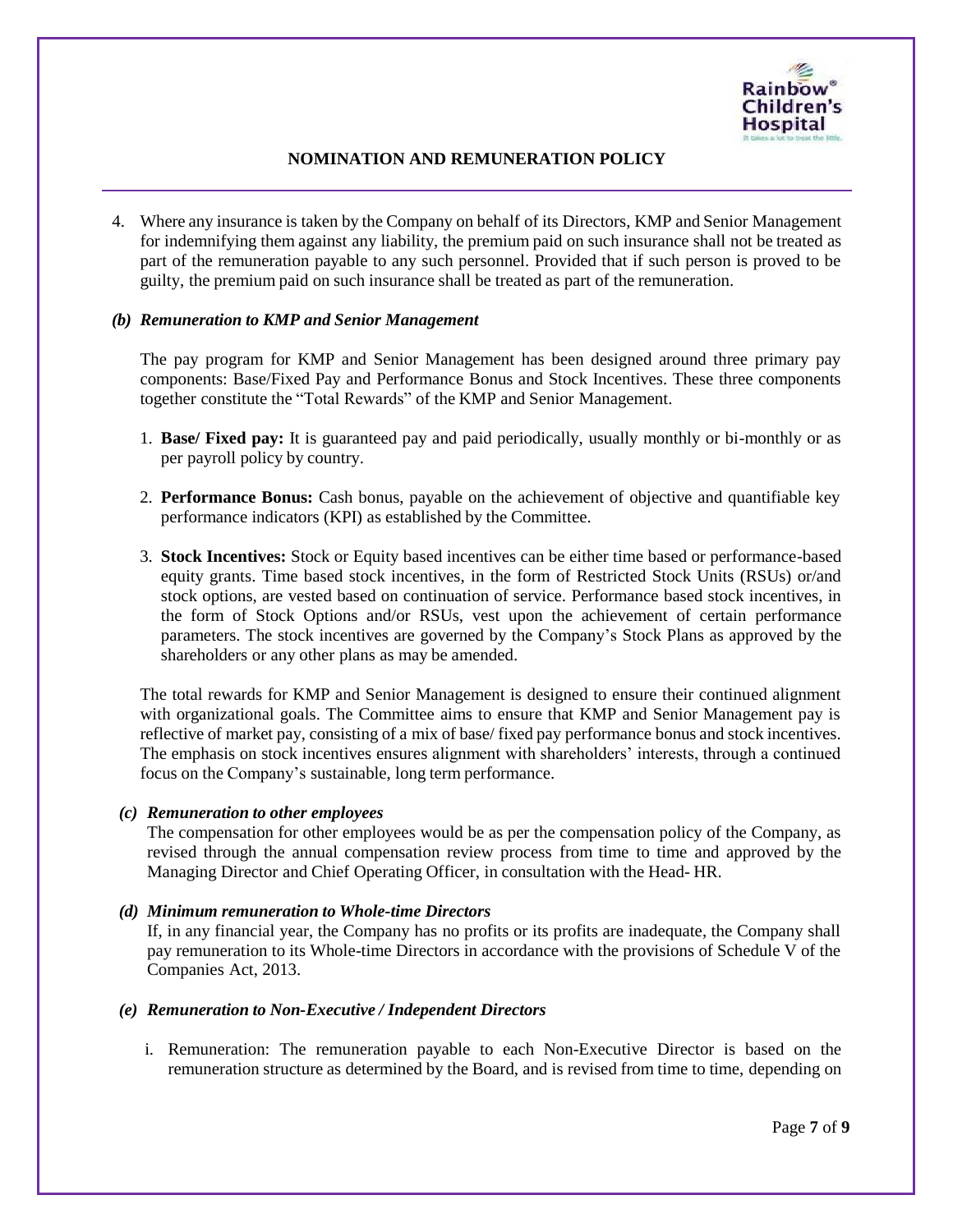

individual contribution, the Company's performance, and the provisions of the Companies Act, 2013 and the rules made there under.

- ii. Stock incentive: The Independent Directors shall not be entitled to any stock incentive of the Company.
- iii. The remuneration to the Non-executive Directors (including Independent Directors) are entitled to sitting fees as determined by Board from time to time for attending Board / Committee meetings thereof and approved by shareholders, subject to the limit not exceeding the amount computed as per the applicable provisions of the Companies Act, 2013.

#### Profit-linked Commission

The profit-linked commission shall be paid within the monetary limit approved by the shareholders of the Company subject to the same not exceeding 1% of the net profits of the Company computed as per the applicable provisions of the Companies Act. Profit linked commission would comprise of a fixed component and variable component and will be determined by the Board for each financial year.

#### **6. Policy on Board diversity**:

The Board shall comprise of Directors having expertise in different areas / fields like Finance, Sales and Marketing, Banking, Engineering, Human Resource management, etc. or as may be considered appropriate. In designing the Board's composition, Board diversity has been considered from a number of aspects, including but not limited to gender, age, cultural and educational background, ethnicity, professional experience, skills and knowledge.

The Board shall have atleast one Board member who has accounting or related financial management expertise and atleast one women director.

#### **7. Changes amongst Directors, Key Managerial Personnel**:

The Committee may recommend to the Board, changes in Board or Key Managerial Personnel subject to the provisions of the Act, Listing Regulations and applicable Company's policies i.e., Rules and Regulation of Service, Code of Business Conduct and Principles of legal compliance framed and adopted by the Company from time to time. The Key Managerial Personnel shall superannuate as per the applicable provisions of the regulation and prevailing policy of the Company. The Board of Directors will have the discretion to retain the Key Managerial Personnel in the same position / remuneration or revised remuneration after attaining the date of superannuation for organisational development reasons.

#### **8. Minutes of Committee Meeting:**

The Proceedings of all the "Nomination & Remuneration Committee" meetings must be minuted and signed by the Chairman of the Committee. The minutes of the Committee meetings will be tabled at the subsequent Board and Committee meetings.